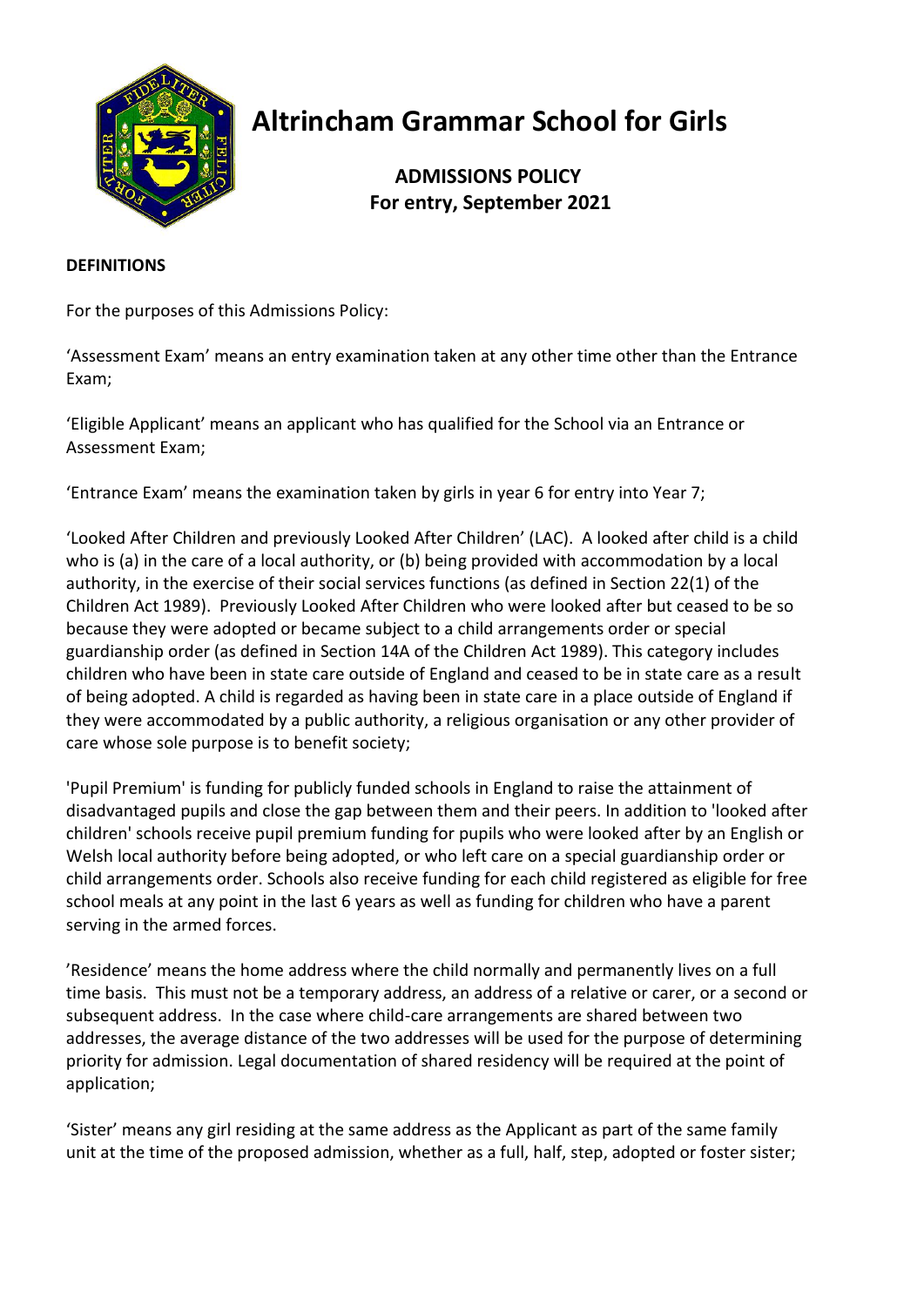'The catchment area' is defined as an 8-mile radius from the main entrance of the School. A map detailing the catchment area is available for viewing at the school office;

'The distance' will be measured in a direct line from the Applicant's permanent place of residence to the main entrance of the school, using property co-ordinates provided through a combination of the Trafford Local Land and Property Gazetteer (BS7666), Royal Mail Postal Addresses Information and information provided by other Local Authorities. In the case of a child living in a block of flats the distance will be measured in the same manner;

'The School' means Altrincham Grammar School for Girls;

'The Sixth Form Prospectus' means the booklet with this title, which is available on the School website.

## **Published admission number (PAN)**

Year 7 – 204 Year 12 – at least 5 from schools other than Altrincham Grammar School for Girls

## **1. Admission to Year 7 in September 2021**

Arrangements for the Altrincham Grammar School for Girls' Entrance Exam will be available from the website from June 2020. The Applicant's date of birth should be between 1 September 2009 and 31 August 2010. See paragraph 1.3 below for admission of an applicant outside their normal age group.

The number of intended admissions to Year 7 in September 2021, will be 204. Applicants who attain the required standard in the prescribed arrangements for selection by reference to ability will be eligible to be considered for admission to the School.

These arrangements require that, in order to be eligible for consideration for admission to the School, applicants must have been assessed as suitable under the following admissions criteria:

- **1.1** The School is a selective school and will use test papers set and standardised by our service provider.
- **1.2** Arrangements for taking the Entrance Exam will be published on the School's website each year and the tests themselves will be taken at a date and venue to be announced. Entrance Exams are usually held in the second or third week in September. If an applicant is ill immediately prior to or on the day of the exam, they should not be brought to take the exam; alternative arrangements will be made.

## **1.3 Admission of an applicant outside their normal age group**

If a parent would like to apply for admission of their daughter outside their normal age group, they should submit their request, alongside any supporting evidence, by 26 June 2020. Decisions will be made on an individual basis taking into account information regarding the applicant's academic, social and emotional development in addition to factors detailed in Sections 2.17, 2.17A and 2.17B of the School Admissions Code (2014).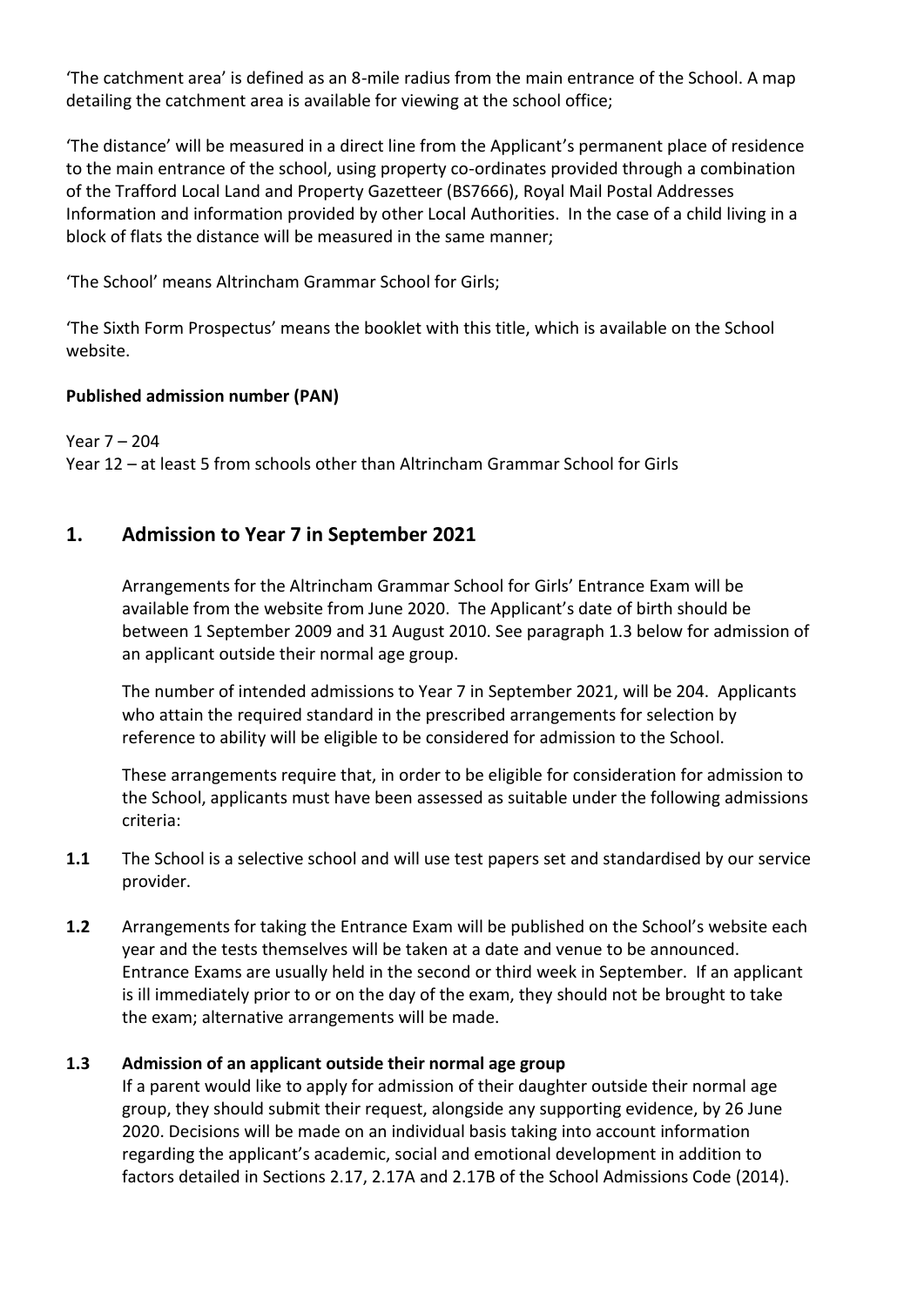#### **1.4 Registration for Testing**

Parents will be asked to register for their daughters to take the Entrance Exam from **1 June 2020 and no later than 12 noon on 26 June 2020**. There will be a link to the registration form on the admissions page of the school website. If the specified date is not met for completion of the entrance exam registration form, applicants cannot be tested in September 2020. Further testing will not occur until after 1 March 2021.

Details of the admission arrangements will be sent to the Headteacher of all primary schools in the catchment area and to others upon request. An open evening for prospective parents will be held during the summer term to advise them of the admission procedure. Advice and help with the admission procedure can be offered at any time by contacting the School Admissions Department via e-mail at [admissions@aggs.bfet.uk](mailto:admissions@aggs.bfet.uk)

**1.5** The exam will consist of questions testing non-verbal, verbal and mathematics skills.

#### **1.6 Access Arrangements**

Access arrangements will be agreed before the Entrance Exam. They allow candidates with special educational needs, disabilities or temporary injuries to access the exam and show what they can do without changing the demands of the exam. The intention behind an access arrangement is to meet the particular needs of an individual applicant without affecting the integrity of the exam. Access arrangements are the principal way in which the School complies with the duty under the Equality Act 2010 to make 'reasonable adjustments'.

The Equality Act 2010 requires the School to make reasonable adjustments where a candidate, who is disabled within the meaning of the Equality Act 2010, would be at a substantial disadvantage in comparison to someone who is not disabled. Whether an adjustment will be considered reasonable will depend on a number of factors which will include, but are not limited to:

- the needs of the disabled applicant;
- the effectiveness of the adjustment:
- the cost of the adjustment; and
- the likely impact of the adjustment upon the applicant and the other applicants.

The evidence of need required by the School will vary depending on the disability and the access arrangement(s) being applied for. Each case will be considered on its own merit. Information must be forwarded to the School by parents at the time they register their daughter for the Entrance Exam or as soon as possible thereafter. Information from the primary school should be provided which details the applicant's normal way of working; the primary school may be consulted.

Access arrangements must not give an applicant an unfair advantage over other applicants. Where a request for 25% extra time is made, therefore, it will only be granted where there is evidence of substantial impairment or exceptional circumstances. In order to evidence such circumstances, parents should provide the School with a Local Authority Statement of Special Educational Needs, an Education, Health and Care Plan or primary school SEND support information. Information from the primary school should be provided which details the applicant's normal way of working; the primary school may be consulted.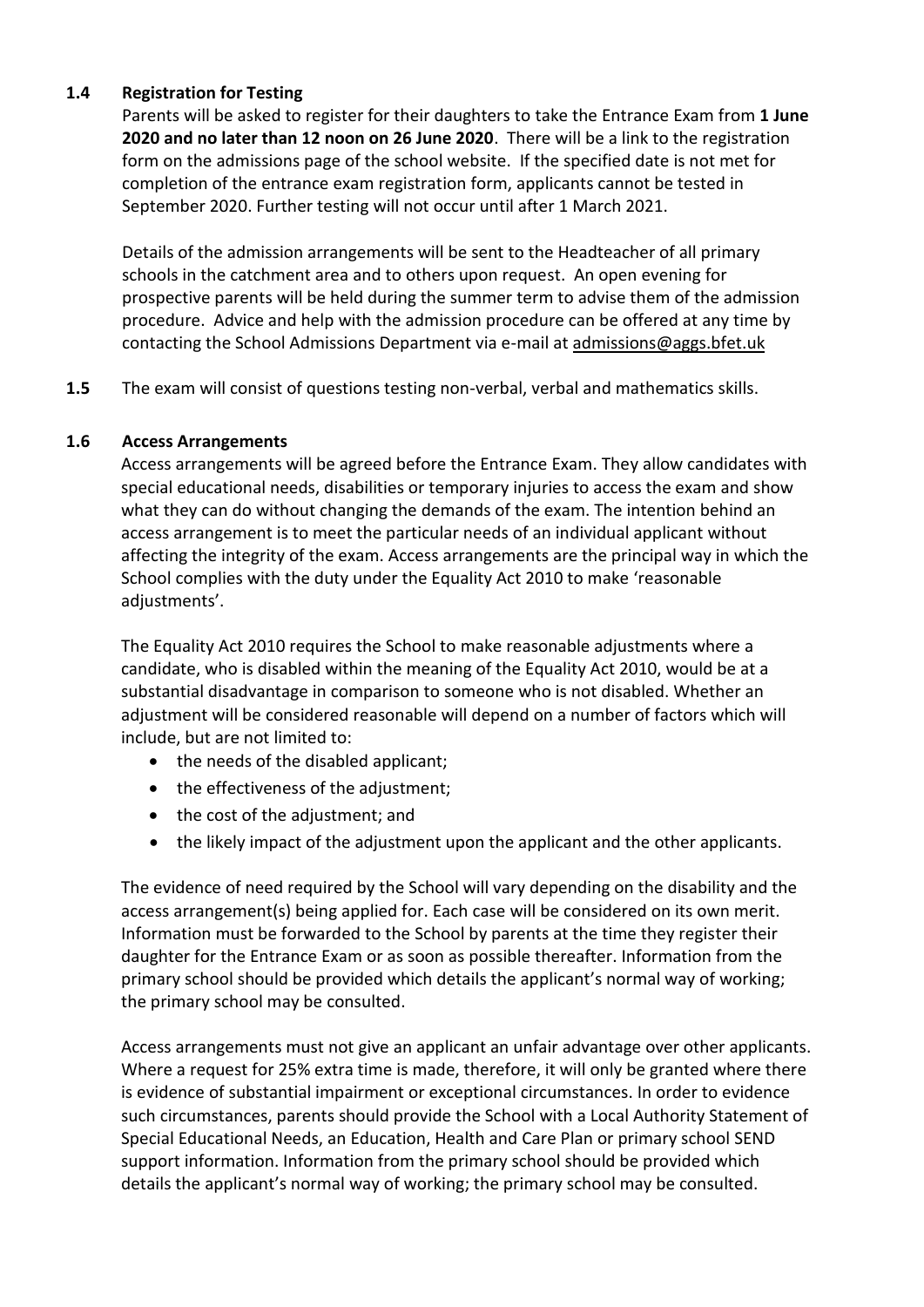## **1.7 Results**

The test scores will be standardised according to age. The results will then be placed in one of four bands.

| Band W: | Applicants who achieve a qualifying   | Qualified for     | Oversubscription: |
|---------|---------------------------------------|-------------------|-------------------|
|         | score of 334 or above.                | Admission         | see para. 4 below |
| Band X: | Applicants who are LAC or in receipt  | Qualified for     | Oversubscription: |
|         | of Pupil Premium and achieve a        | Admission         | see para. 4 below |
|         | qualifying score of 324 to 333.       |                   |                   |
| Band Y: | Applicants who do not achieve the     | Not qualified for | Appeals:          |
|         | qualifying score i.e. those achieving | Admission         | see para. 5 below |
|         | 333 and below.                        |                   |                   |
| Band Z: | Applicants who are LAC or in receipt  | Not qualified for | Appeals:          |
|         | of Pupil Premium and do not           | Admission         | see para. 5 below |
|         | achieve the qualifying score i.e.     |                   |                   |
|         | those achieving 323 and below.        |                   |                   |

The School will post your daughter's results no later than 16 October, 2020 (second class mail)

**1.8** Parents/carers of children who wish to apply for a place at the School must indicate Altrincham Grammar School for Girls in ranked order on their home Local Authority common preference form by the specified date. If the national closing date (31 October) for completion of the common preference form is not met by the Applicant, testing will not occur until after 1 March 2021. Late applications will only be considered once all ontime applications have been ranked.

## **1.9 Residency**

In order to be considered as living in a property within our catchment area, families must prove ownership of that home and provide proof of residency upon request where this becomes relevant at appeal or otherwise. Where the property has been owned for less than 2 years, families must provide (upon request at appeal or otherwise) proof of disposal of the previous home i.e. proof that the property has been sold.

In order to be considered as living in a rental property within our catchment area, families must provide a current rental agreement and proof of residence upon request, where this becomes relevant at appeal or otherwise. If the family has moved from an owned property into rented accommodation, proof of disposal of the previously owned property (i.e. proof that the property has been sold) or proof of permanent relocation may be requested at appeal or otherwise. Where the previous property was also a rental property, you may be requested to provide evidence showing termination of the previous rental agreement.

**1.10** Applicants who move home and reside nearer to the School after receipt of their entrance examination application form, but before 1 March 2021, who have made an on-time application to their Home Authority naming the School as a preference will be considered from the address given on the original application form given to the School until after the first round of offers. Thereafter, the new address will only be considered if and when the following evidence and legal documentation in relation to the change of residency have been supplied to the School.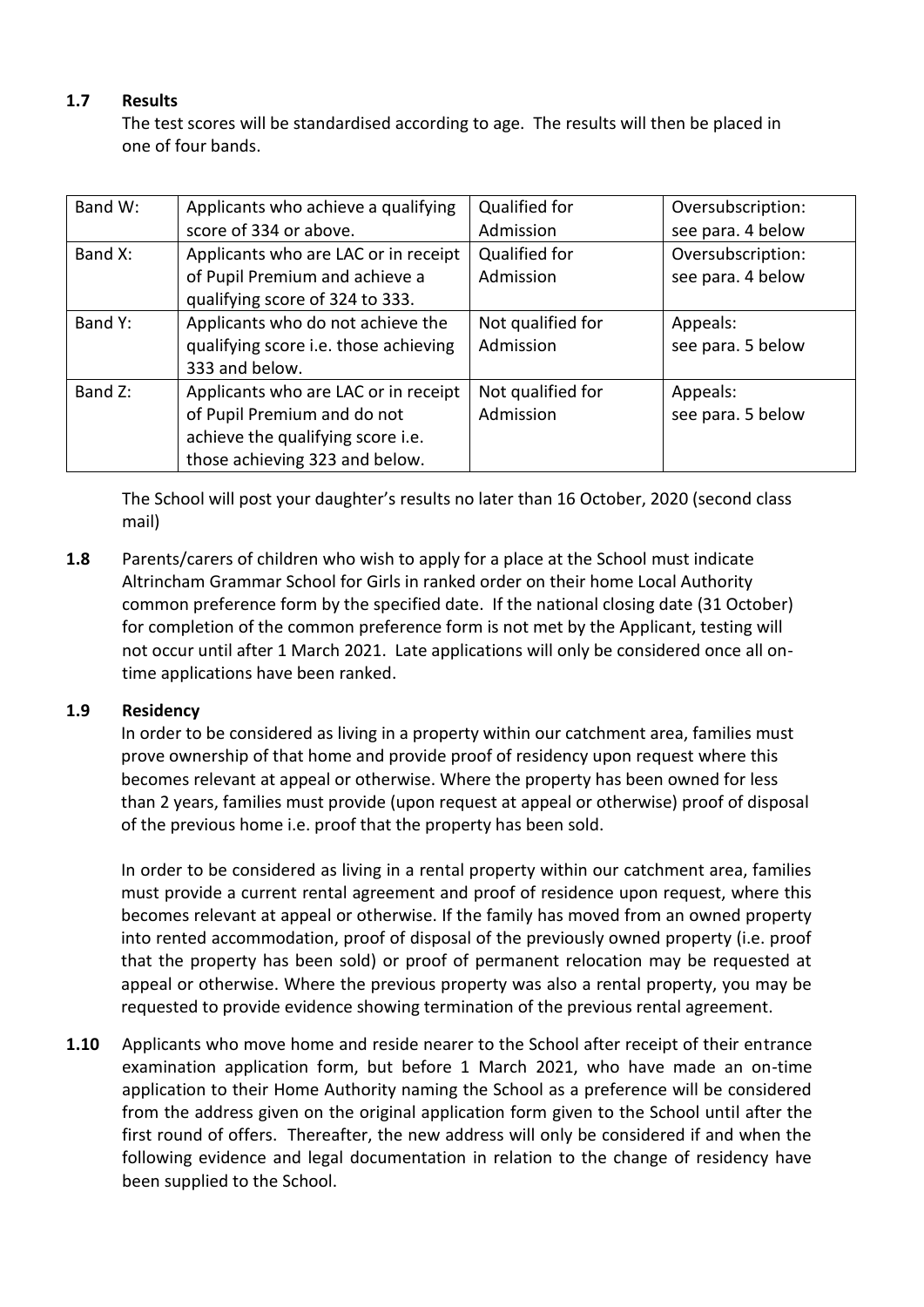- a) i) a sale or exchange of contracts for sale or a termination of their tenancy in relation to the previous home; and
	- ii) the purchase of the new home was completed or there exists a tenancy agreement for the new home; and
	- iii) the Applicant and her parent(s)/carer(s) became resident at the new home;
- b) Applicants who move further away from the School after the date of application will be considered from their new address with immediate effect.
- **1.11** All parents will be notified by their Home Authority of the outcome of their application on National Allocation Day (1 March 2021).
- **1.12** Where an offer is made, proof of date of birth and residency of the applicant and the parent/carer may be requested by the school.

Parents of applicants are required to notify the school promptly of any change of address or circumstances especially where these changes will impact upon the applicant's chances of securing a school place in the event of oversubscription.

The school may subsequently withdraw the offer of a place if relevant changes of address or circumstances have not been notified promptly to the school or in the event that false, incorrect or misleading information has been provided to school where this has led to a place being offered or has advantaged the applicant in the priority order for oversubscription.

**1.13** Entrance examination papers are working documents and, as such, remain confidential to the school.

## **2. In-Year Admissions for pupils applying to enter Years 7 to 11**

All applications must be made in writing to the School Admissions Officer.

**2.1** Applicants who have previously applied and sat an Assessment Exam and who have not achieved the qualifying score for entry must leave a minimum of 12 months before reapplying. Candidates who have been unsuccessful in the School's Entrance Exam cannot be reassessed until the summer term of 2022. A successful outcome does not guarantee a place at the School.

Applicants applying for entry into Year 9 and above who have previously been assessed as suitable are required to be reassessed using recent internal School examinations relative to the academic year of application.

- **2.2** Applicants applying to enter Years 7 to 11 will be assessed for their suitability for a grammar school place using selection tests which are as follows:
- **2.3** The assessment of applicants who wish to enter the school in Years 7 and 8 shall be by one mathematics paper, a written English paper and a written paper in French or German or Spanish. Applicants for Years 9, 10 and 11 will sit a mathematics paper, a written English paper, a written paper in French or German or Spanish and a science paper consisting of biology, chemistry and physics.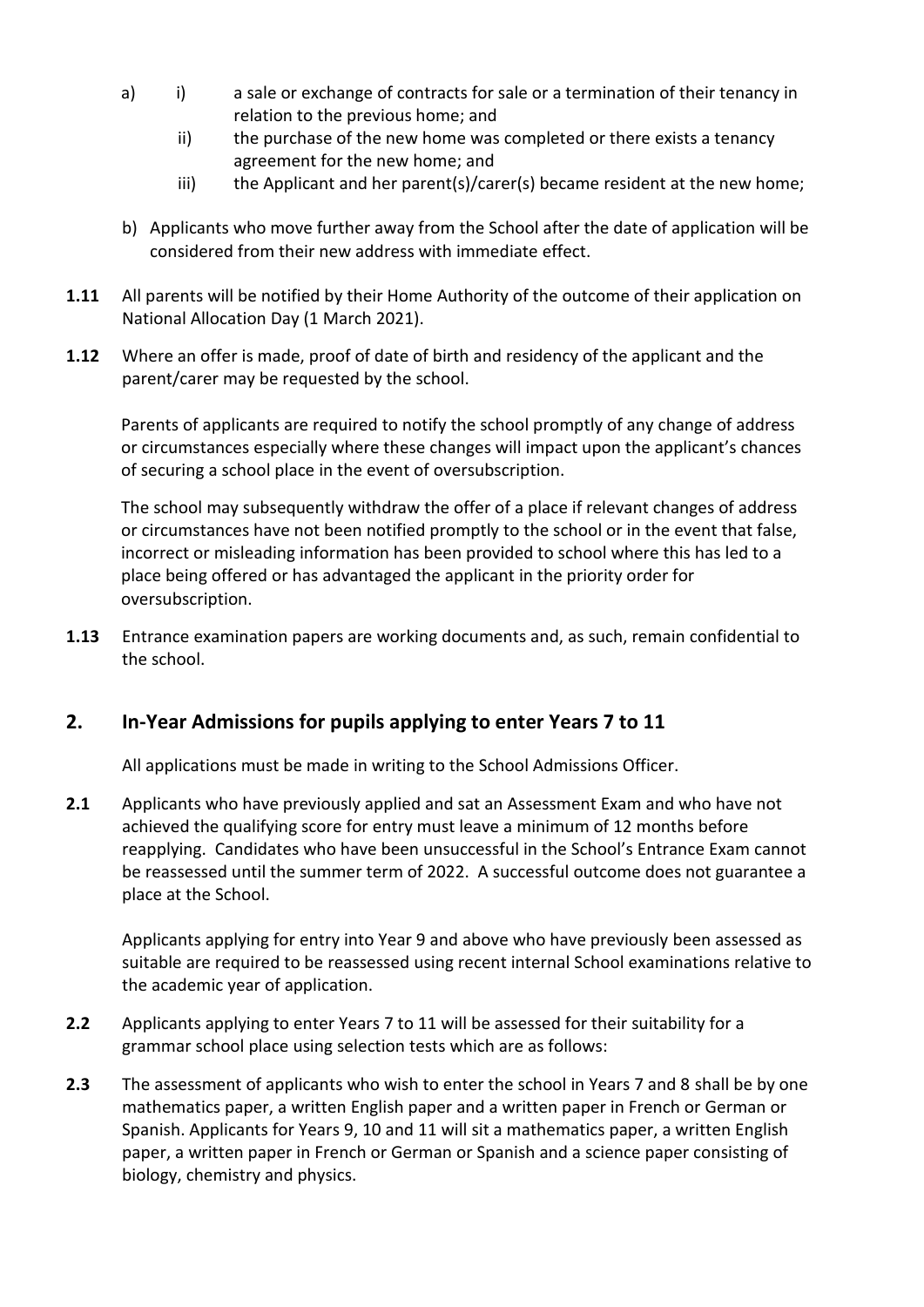- **2.4** The minimum qualifying score for each subject is as follows: English 75%; mathematics 70%; modern foreign language 75%; science 70%. To qualify, applicants need to obtain the minimum qualifying score in all subjects.
- **2.5** Applicants who are LAC or in receipt of pupil premium must meet the qualifying score for each subject as follows; English 70%; mathematics 65%, modern foreign language 70%, science 65%. To qualify, applicants need to obtain the minimum qualifying score in all subjects.
- **2.6** In the event of oversubscription, the provisions of paragraph 4 will apply.

## **3. Admission to the Sixth Form**

**3.1** The minimum academic requirements for entry of applicants into the Sixth Form are four GCSE passes at grades 7 and above, plus two GCSE passes at grade 6. In order to study a particular subject at A level, a grade 7, 8 or 9 is required in the relevant GCSE subject (subject to the exception in 3.2 below). Applicants are requested to look carefully at the [Sixth Form Admissions](http://www.aggs.trafford.sch.uk/sixth-form/admissions/) webpage for details of the relevant GCSE subjects required for each A level.

All students entering the Sixth Form will also be required to have passed GCSE mathematics and English language with a minimum of a grade 6 (or an equivalent qualification recognised for tertiary education in the UK which will allow them to communicate effectively in spoken and written English and to understand spoken and written English without difficulty).

- **3.2** Special consideration will be given to applications from children who are looked after, or in receipt of pupil premium, regarding failure to meet an entry requirement. This consideration will extend to allowing a student entry with one grade lower on any one of the above criteria.
- **3.3** Applicants from schools where GCSEs are not taken should have equivalent qualifications and be able to demonstrate that they are working at a level comparable to the above qualification.
- **3.4** Applicants from other schools should complete the on-line application form by 15.30 on 12 December each year. On receipt of the completed application form and a reference including predicted grades from their current Headteacher, applicants may be invited to the school to discuss their option choices.
- **3.5** Priority for entry to the Sixth Form shall be given to those who are existing pupils of the school.
- **3.6** A minimum of five places will be made available for admission to the Sixth Form for applicants from other schools. Further places may be made available subject to availability of places on individual courses.

## **4. Oversubscription**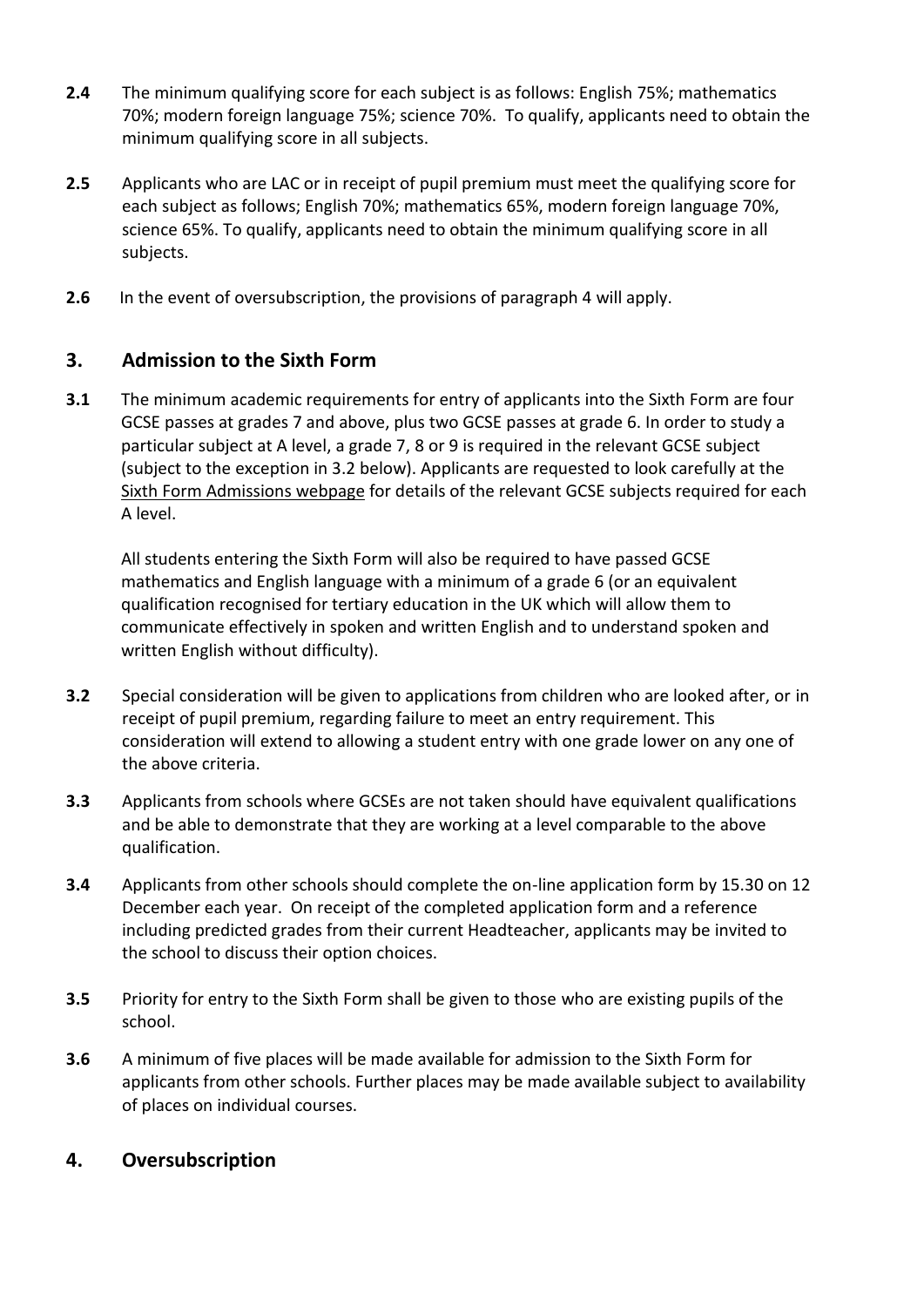Where **eligible** applications for admissions at any age exceed the number of places available, and after students who have a statement of SEN or an Educational Health and Care Plan which names the school have been admitted, places will be awarded in accordance with the following order of priority:

- **4.1** Children who are Looked After or who have been previously Looked After, regardless of their place of residence (please see definitions on the front page of the policy);
- **4.2** Applicants residing within the school's catchment area who are in receipt of pupil premium;
- **4.3** Applicants residing within the school's catchment area who have a sister who will be a pupil of the school at the time of the applicant's proposed admission;
- **4.4** Applicants residing within the school's catchment area. Where the number of applicants qualifying for admission under this category exceeds the number of places available, then priority shall be given to those applicants residing closer to the school (see 'distance' in the definitions);
- **4.5** Applicants residing outside the school's catchment area who are in receipt of pupil premium. Where the number of applicants qualifying for admission under this category exceeds the number of places available, then priority shall be given to those applicants residing closer to the school (see 'distance' in the definitions);
- **4.6** Applicants residing outside the school's catchment area who have a sister who will be a pupil of the school at the time of the applicant's proposed admission. Where the number of applicants qualifying for admission under this category exceeds the number of places available, then priority shall be given to those applicants residing closer to the school (see 'distance' in the definitions);
- **4.7** Applicants residing outside the school's catchment area. Where the number of applicants qualifying for admission under this category exceeds the number of places available, then priority shall be given to those applicants residing closer to the school (see 'distance' in the definitions);
- **4.8** In the unlikely event of a tie-breaker situation, the applicant will be chosen by random allocation. A representative of the applicant will be invited to observe the procedure which would be supervised by a person independent of the school.

## **4.9 Waiting List**

- a) A waiting list for Year 7 admissions will be maintained until 31 December, at the end of the autumn term of Year 7, following the completion of the allocation appeals process, provided the applicant has qualified through the entrance exam.
- b) Applicants for in-year admissions, Years 7 to 11, may join the waiting list for one term if a place is not available within the year group, providing they have qualified through the assessment exam.